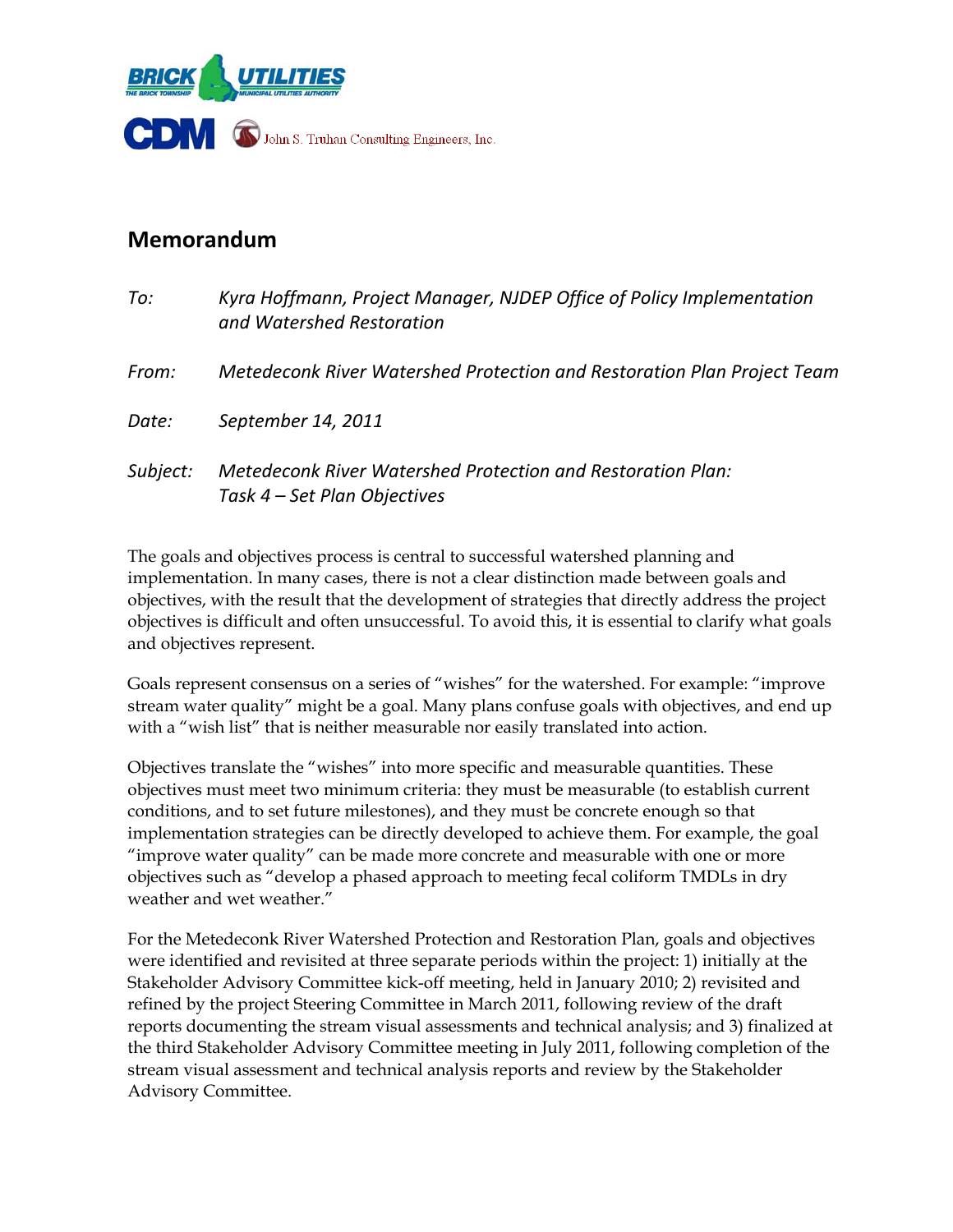Ms. Kyra Hoffmann, NJDEP August 16, 2011 Page 2

A summary of the major findings from the stream visual assessments and the technical analysis is as follows:

- **Stormwater is the major problem affecting the Metedeconk River watershed and** addressing stormwater related problems should be a high priority;
- Impervious cover continues to increase throughout the watershed, up from 12% in 1997 to 15% in 2007;
	- **Low Impact Development (LID) techniques should be encouraged and implemented to** the fullest extent practical.
- **T** Total flow of the Metedeconk River remains steady, but the baseflow component is declining;
- Groundwater withdrawals over the past seven years have declined;
	- However, although withdrawals from municipal sources have declined, agricultural and private water use should be further investigated as very limited pumpage data are available from NJDEP databases.
- Water quality data collected throughout the watershed by BTMUA indicate the following:
	- Nitrogen is increasing over time and downstream.
	- Specific conductance and total dissolved solids are also increasing over time and downstream.
	- **Phosphorous concentrations generally have not exceeded the surface water quality** criteria of  $0.10 \text{ mg/L}$  within the river, but have exceeded the surface water quality criteria for lakes (0.05 mg/L) frequently throughout the watershed.
	- TMDL management strategies should be implemented.
- Coordination of potential projects and stormwater management measures with surrounding municipalities, agencies and programs (NJDEP, USGS, BBP, Ocean County, others) is encouraged;
- Maintenance of stormwater management infrastructure is a concern and ordinances vary between townships;
	- Funding for maintenance programs should be identified and programs put into place.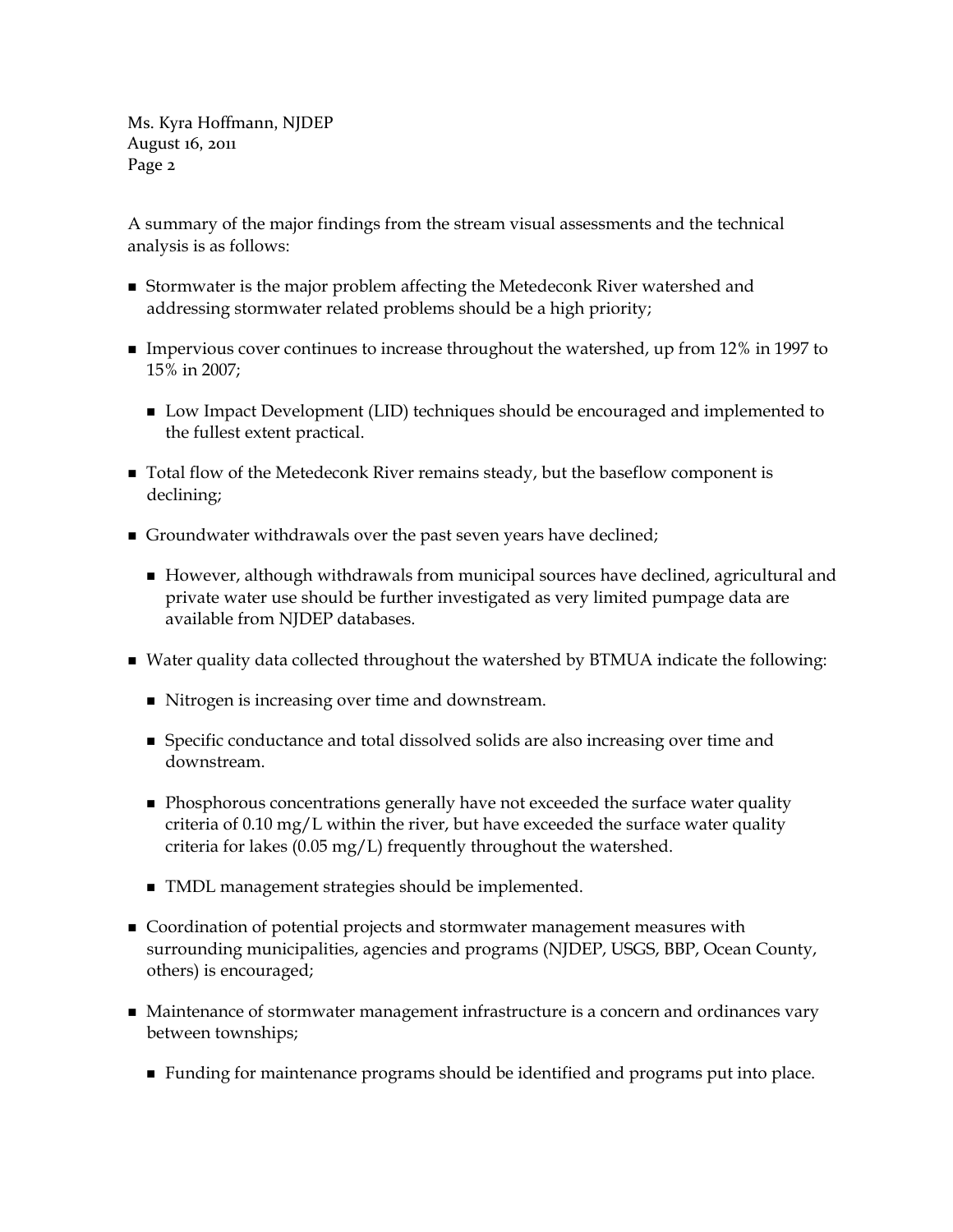Ms. Kyra Hoffmann, NJDEP August 16, 2011 Page 3

- Antiquated stormwater infrastructure is common (i.e., direct outfalls, drainage ditches, detention basins).
- Smaller tributaries are more sensitive to development and runoff than the larger river branches; and
- Very few point sources of pollution have been identified.

The final goals and objectives were developed with these findings in mind in an open forum format at the third Stakeholder Advisory Committee meeting and are listed in **Table 1**. They will be used as the foundation for developing and ultimately implementing management strategies. Some of the objectives are applicable to more than one goal. For example, the objective of reducing nitrogen, phosphorus, pathogens, tds (total dissolved solids), and tss (total suspended solids) in the Metedeconk River will, by default, decrease nitrogen, phosphorus, pathogens and tss in the Barnegat Bay.

Management strategies relevant to the objectives are addressed in project Task 5. These strategies will be identified and presented to the Stakeholder Advisory Committee and prioritized for implementation.

cc: Stakeholder Advisory Committee Distribution